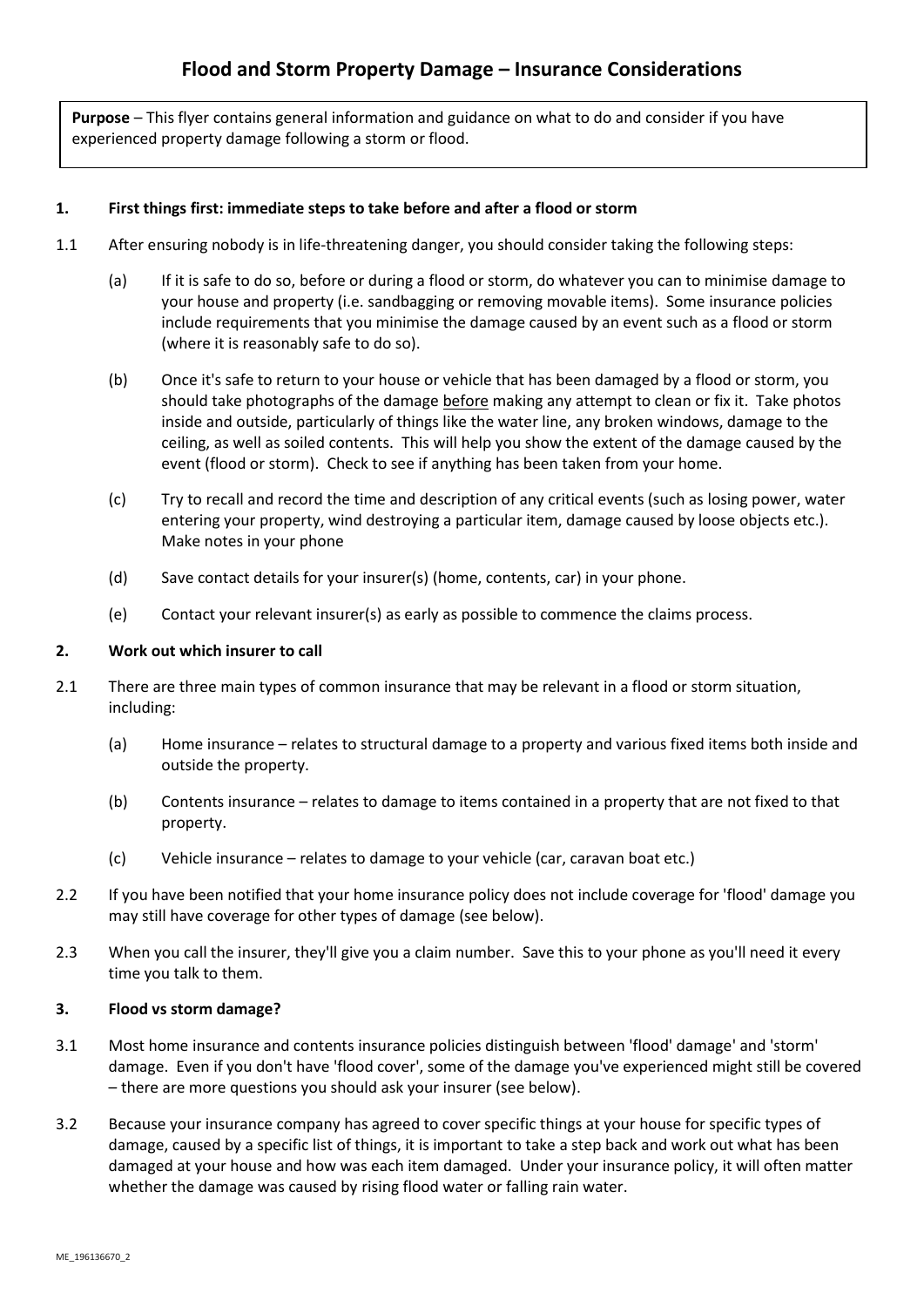| <b>Type of damage</b> | <b>Definition</b>                                                                                                                                                                                                                                                                      |
|-----------------------|----------------------------------------------------------------------------------------------------------------------------------------------------------------------------------------------------------------------------------------------------------------------------------------|
| Flood damage          | In relation to home and contents insurance policies, the definition of 'flood<br>damage' is now uniform across Australia:                                                                                                                                                              |
|                       | flood means the covering of normally dry land by water that has<br>escaped or been released from the normal confines of any of the<br>following:                                                                                                                                       |
|                       | (a) a lake (whether or not it has been altered or modified);<br>(b) a river (whether or not it has been altered or modified);<br>(c) a creek (whether or not it has been altered or modified);<br>(d) another natural watercourse (whether or not it has been altered<br>or modified); |
|                       | (e) a reservoir;<br>$(f)$ a canal;<br>$(q)$ a dam.                                                                                                                                                                                                                                     |
| Run-off               | There is no standard definition so you'll need to check your policy document.<br>Rainwater run-off is usually rain that has collected or pooled on the ground or<br>has overflowed from swimming pools - but not where it has mixed with flood<br>water.                               |
| Storm damage          | There is no standard definition for storm damage so you'll need to check your<br>policy document. Cover for storm damage will often include damage caused by<br>storms, rainwater, run-off (not combined with flood water), mudslides and<br>landslides.                               |

3.3 You should carefully consider which category of damage has occurred to your property or vehicle before applying for indemnity under your insurance contract.

**Example** – your home insurance policy does not include flood damage but it does include storm damage. The creek beside your house rose and flooded the bottom storey of your house. The wind and rain dislodged a tile on your roof, allowing rainwater to enter and your kitchen ceiling to collapse. The damage to the bottom storey will likely be excluded as 'flood damage', but the damage caused by the ceiling collapse may be covered as 'storm damage'.

## **4. Frequently asked questions**

|                           | <b>Question</b>                           | Answer                                                              |
|---------------------------|-------------------------------------------|---------------------------------------------------------------------|
| $\mathbf{1}$ .            | What information may I need to provide my | Your address, policy number (do not worry if you do not have this   |
| insurer?                  |                                           | information), when and how the water entered your house/vehicle,    |
|                           |                                           | what has been damaged, whether any further damage has occurred      |
|                           |                                           | (during the clean-up or by looting etc). You must be honest with    |
|                           |                                           | the insurer. Further information below                              |
| 2.                        | What items should I submit a claim for?   | You should only submit claims for items that are insured that have  |
|                           |                                           | been damaged by a weather event (either storms or floods).          |
| 3.                        | What if I am unsure whether something is  | If you are unsure whether or not something is covered by            |
|                           | insured?                                  | insurance, you should submit the claim anyway.                      |
| 4.                        | My home and contents insurer says I don't | You should ask your insurer whether you are covered for storm       |
|                           | have flood cover. What other questions    | damage or any other type of coverage relevant to storms or floods.  |
| should I ask the insurer? |                                           | You could also ask for a written outline of why they consider you   |
|                           |                                           | are not covered under your policy. Further information below        |
| 5.                        | My car/boat was also damaged at home,     | Most home and contents insurance policies exclude vehicles such     |
|                           | will I be able to recover for that on my  | as cars, caravans, boats etc. You should consider the terms of your |
|                           | home and contents?                        | vehicle insurance policy if your vehicle is damaged by storm or     |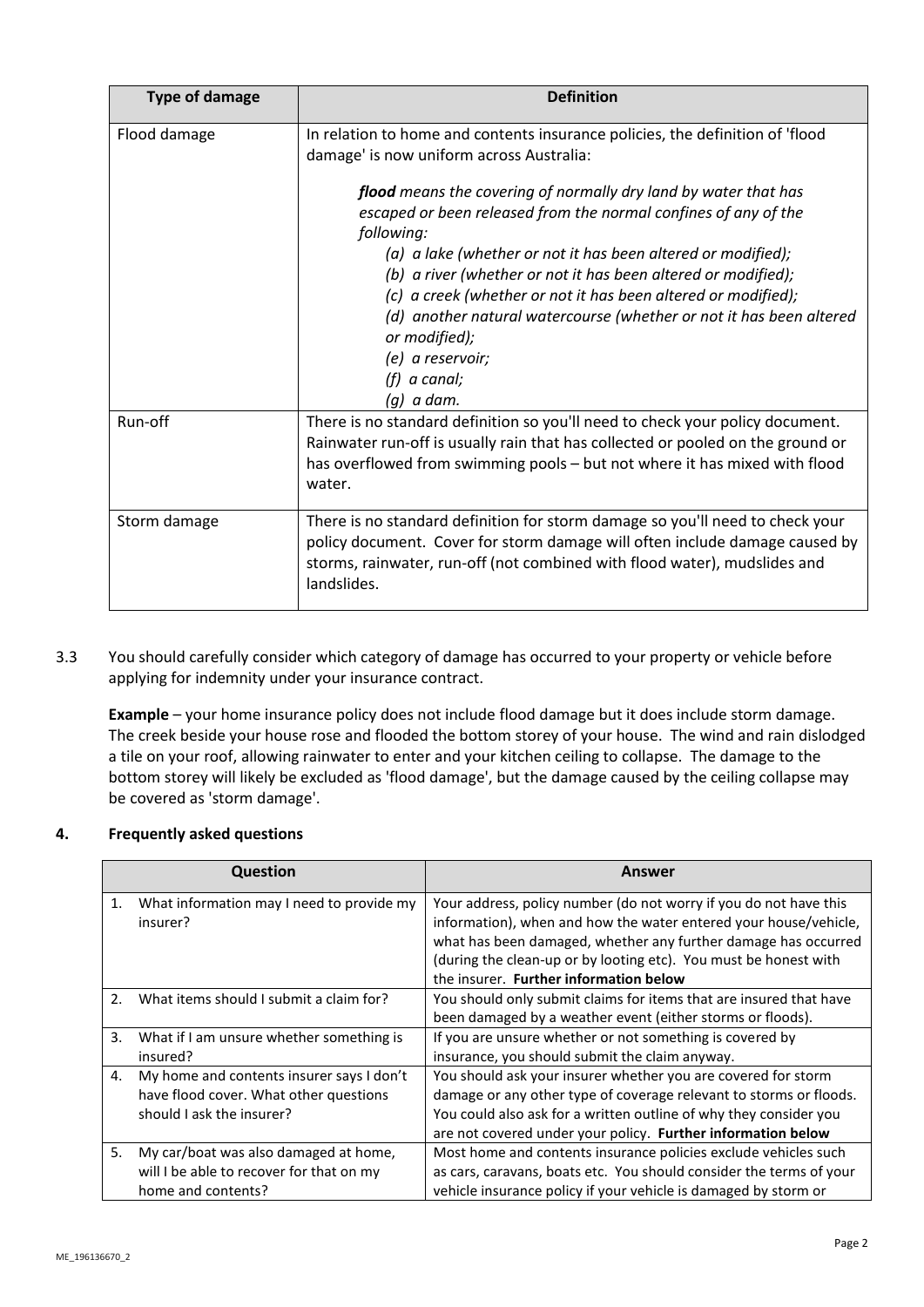|                |                                                  | flood. It is most likely that a 'comprehensive' cover will include<br>damage from storm or flood.                                                                                                                                                                                                                                                                                                                                                                                                                                                                                                                                                          |
|----------------|--------------------------------------------------|------------------------------------------------------------------------------------------------------------------------------------------------------------------------------------------------------------------------------------------------------------------------------------------------------------------------------------------------------------------------------------------------------------------------------------------------------------------------------------------------------------------------------------------------------------------------------------------------------------------------------------------------------------|
| 6.             | What will the insurer do?                        | The insurer will likely ask you to send through photos of the<br>damage and will send someone out to take a look. That person will<br>take photos and may ask you some questions. They'll report back<br>to the insurer. The insurer should keep you informed of how your<br>claim is progressing, and if they agree or don't agree to cover the<br>damages you've claimed. Keep copies of all emails you exchange<br>with the insurer and make a quick note in your phone if you speak<br>to the insurer, noting the person you spoke to and what they said.<br>You can also ask them to send you an email summarising the things<br>you've spoken about. |
| 7 <sub>1</sub> | What can I do if the insurer denies my<br>claim? | If your insurer declines your claim and it doesn't make sense to you,<br>you should seek a second opinion. To do this, you can find legal<br>help through the Community Legal Centres Queensland website:<br>https://www.communitylegalqld.org.au/find-legal-help/<br>If you disagree with the insurer's decision, you should also raise any<br>complaints directly with your insurer who will likely have an<br>internal complaints policy/procedure.                                                                                                                                                                                                     |
|                |                                                  | If that avenue does not resolve your complaint, you can make a<br>complaint to the Australian Financial Complaints Authority<br>(https://www.afca.org.au/make-a-complaint/complain).                                                                                                                                                                                                                                                                                                                                                                                                                                                                       |